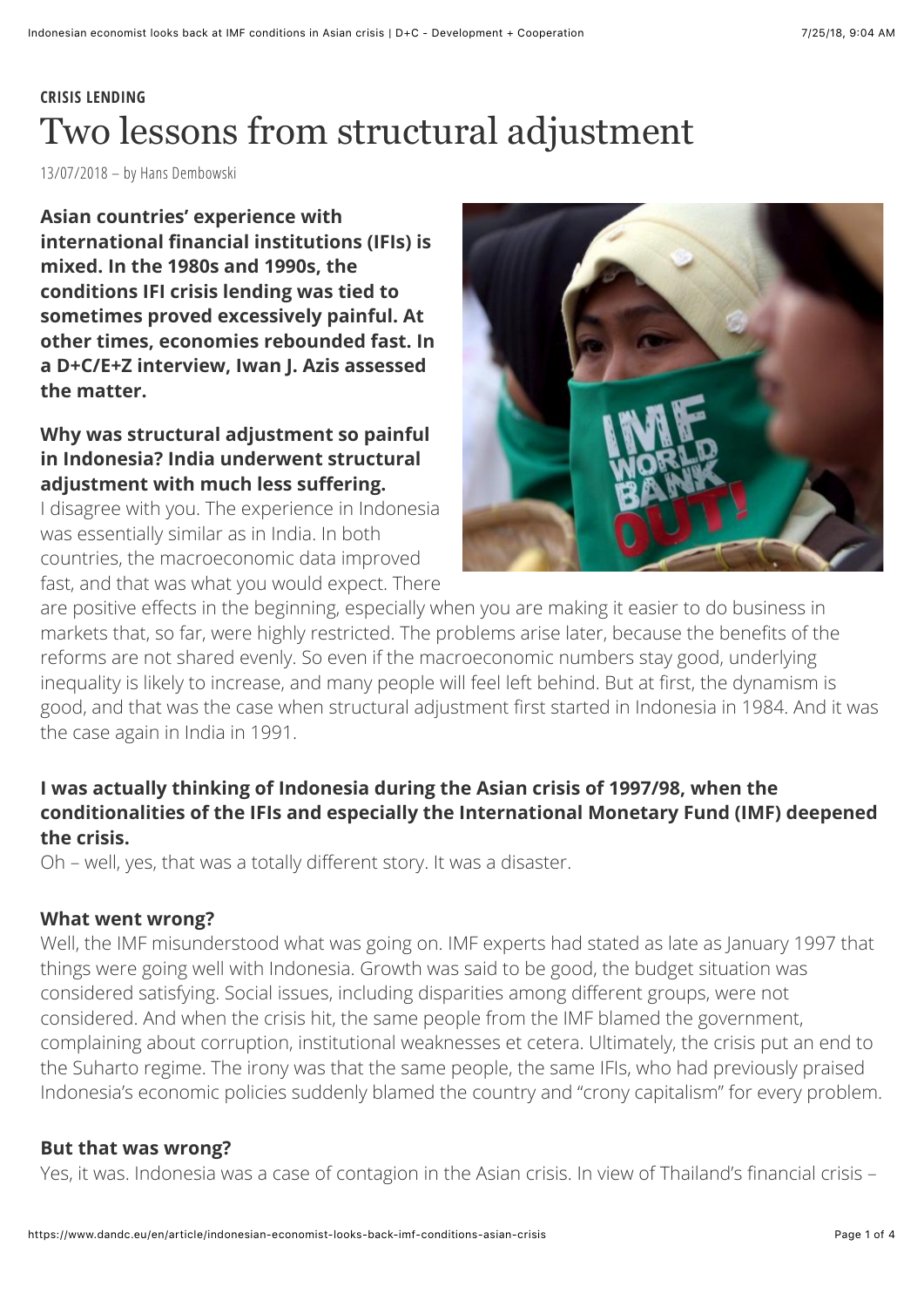that is where the 1997 Asian crisis began – international investors started to withdraw capital from all South-East Asian emerging markets. That kind of thing was not supposed to happen, according to the dominant IFI doctrine of those years. The IMF believed that the free flow of capital was always good. However, if capital suddenly flows out from a country, the impacts are devastating. The demands the IFIs made actually worsened things in Indonesia. In retrospect, we see that the crisis impacts affected the country worst, though it had not originated there.

## **So based on a faulty diagnosis, the IFIs insisted on the wrong therapy in the late 1990s?**

Well, they insisted that the government had to cut spending, even though they had previously appreciated its budgets. If austerity is applied in a downturn, it can turn a recession into a depression. The way the IFIs handled the Asian crisis actually compounded the problems, not only in Indonesia. Now the IMF has modified its stance. In 2012, a few years after the 2008 global financial crisis, its economists have started emphasising what they call "macro-prudential" policies. That is really only soft phrasing for accepting that capital controls are sometimes useful because sudden inor out-flows of capital cause problems. I think the IFIs have learned some lessons. Today, their stance tends to be far more nuanced and less orthodox.

## **Let me return to the basics of structural adjustment as understood in the 1980s and 1990s. It was typically a mix of deregulation, privatisation and austerity. My impression is that deregulation is often useful, privatisation may cause trouble, and austerity often proves counterproductive.**

That sounds like a very simplistic rule of thumb. The essential thing is to consider what adjustment policies are supposed to achieve. Since they are supposed to improve a nation's general welfare, it is sensible to make it easier to do business. So yes, if you have an over-regulated economy, as Indonesia was until the 1980s and India was until the 1990s, deregulation will prove helpful and accelerate economic activity. In the same sense, privatisation can be means to that end. Privatesector companies can indeed be more efficient than state-owned behemoths, but if privatisation is not done well, it will cause new problems.

## **Please give an example.**

Just consider Russia, where privatisation resulted in a small group of oligarchs controlling vast business empires without facing the kind of competition that drives market efficiency. In that case, privatisation did not lead to free markets; it created crony capitalism. Of course, we should promote market dynamism, but we must consider carefully what the appropriate steps are.

## **What about austerity?**

Cutting wasteful government spending can be useful too, but it isn't always. You certainly do not want to reduce social protection precisely at a time when it is needed most. That kind of austerity will not only result in political resentment; it can even slow down the economy because it further reduces aggregate demand when demand is weak already.

**Government-sponsored social protection is, by definition, redistribution. The state takes money from those who are better off in order to support those in need. Part of the old structural-adjustment doctrine, however, was that governments must not distort**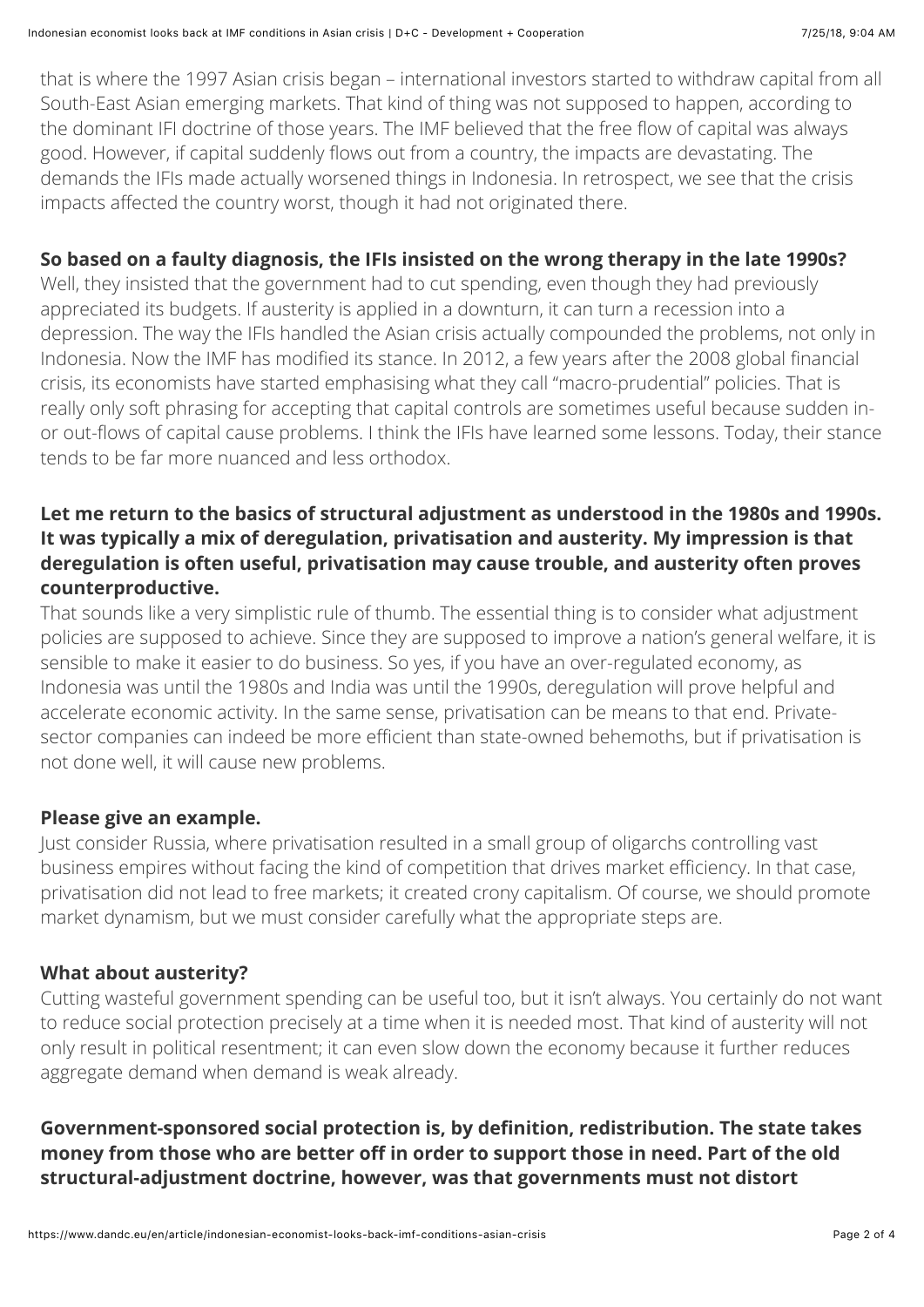#### **markets.**

Yes, and that has caused long-term problems. As I indicated earlier, inequality is likely to grow if all you do is to "unleash" market forces. In theory, playing fields are level, but in real life, they normally are not. Weak institutions are another serious constraint. Worsening inequality, however, means that the public will stop supporting economic policies. And that is so even if the dynamism helps to reduce poverty, as it did in Indonesia in the 1980s and India in the 1990s. People do not think in terms of absolute poverty; they compare themselves with others. People who feel left behind become angry, and that is evident in the USA and Europe too. So what you need in the long run is not only the facilitation of market-driven growth, but also some kind of compensation for those who do not get a fair share of that growth. The lesson is that one must not neglect distributional aspects. The most effective interventions in this regard are not investments in physical infrastructure but in human capital. Indeed, the health and education sectors enable a wider segment of the society, not just a selected few people, to take advantage of market opportunities.

#### **Is there another long-term lesson?**

Yes, there is. In the past, the general idea was that all that was needed to improve a nation's welfare was growth. Nothing else seemed to matter. Today, however, we know that we have to pay attention to multiple objectives, especially the institutional factors including distribution, but also the condition of the natural environment, and other things. We must pay attention to qualitative dimensions of economic development.

## **When we discussed global-trade issues ([D+C/E+Z e-Paper 2018/05, p.](http://xn--https-ix3b//www.dandc.eu/en/article/indonesian-economist-explains-why-unpredictable-policymaking-hurts-global-trade) 16), you said that you expect turmoil in financial markets in the not too distant future.**

Well, something is going to happen. Instability is evident, especially in emerging markets. They have become used to cheap money, as I explained in our previous interview. The price of debt has been very low for a decade, ever since the global financial crisis of 2008. If I counted correctly, five central banks actually introduced negative interest rates at some point or another. In search of higher returns, international investors used cheap capital from the rich world to hand out loans with comparatively higher interest rates abroad, especially in emerging markets. Accordingly, debt levels have been rising, especially in the private sector. Because interest rates are rising in the USA and the dollar is appreciating internationally, there is going to be trouble. My impression is that too many analysts are still looking at the wrong indicators, especially growth and financial markets, and overlooking important ones, including financial instability and social and distributional issues.

**Iwan J. Azis** is a regional science and economics professor at Cornell University in Ithaca, New York, and the University of Indonesia. He has provided consultation for governments in several Asian countries on domestic and international economic affairs. In this interview, he expresses his personal views.

<http://iwanazis.com/>